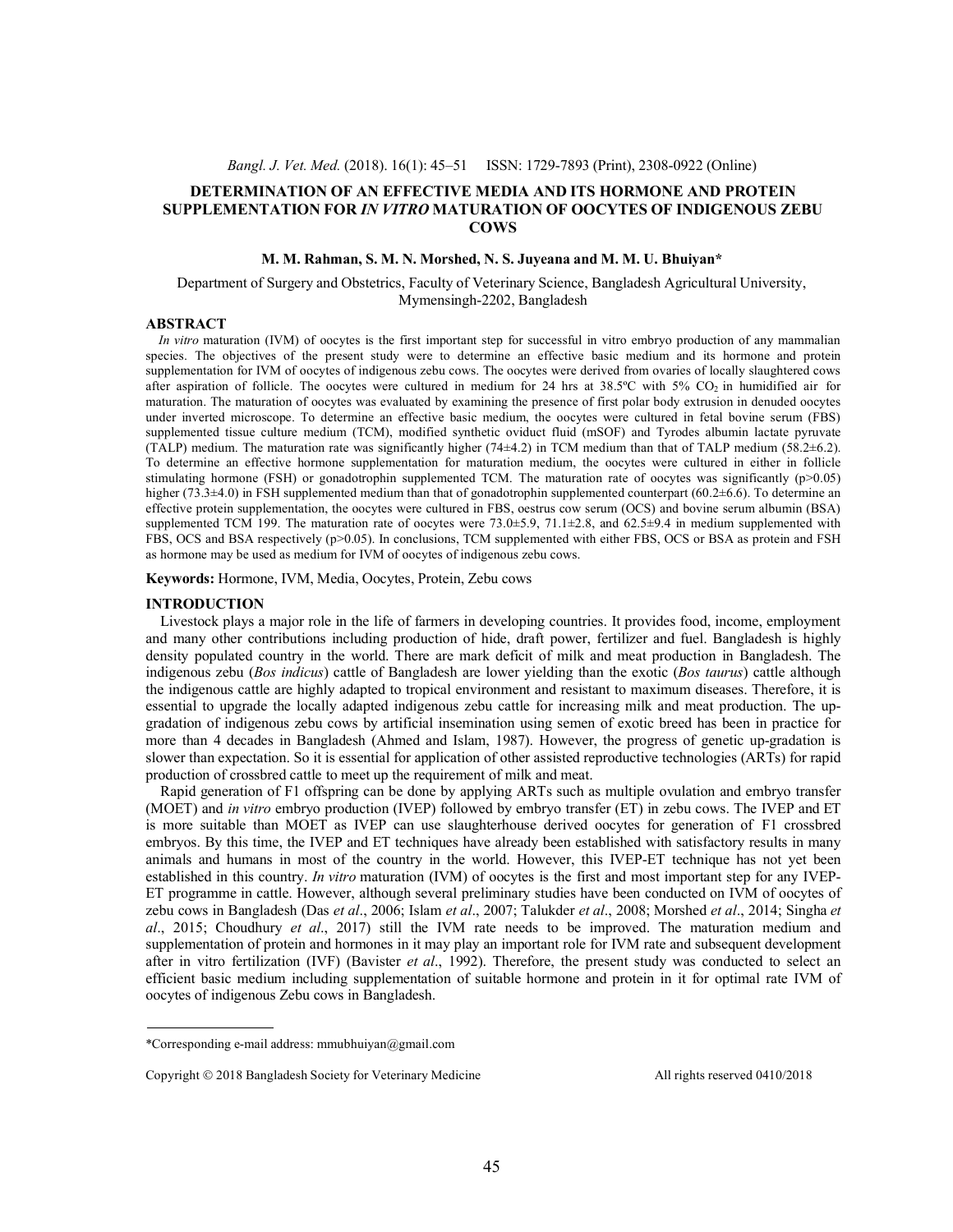### *Rahman and others*

# **MATERIALS AND METHODS**

The study was carried out at the Community-based Dairy Veterinary Foundation (CDVF) Laboratory, Department of Surgery and Obstetrics, Bangladesh Agricultural University, Mymensingh.

# **Chemicals and media**

All the chemicals, reagents and media constituents were purchased from Sigma-Aldrich Inc., St Louis, USA. Media and reagents were prepared using standard protocol and under aseptic condition. All media were filtered using 0.22µm pore size filter (Durapure® membrane filter, Carrigtwohill, Ireland) and culture medium was routinely equilibrated in incubator (VS-9000C, Vision Scientific Co. Ltd. South Korea) at 38.5°C with 5% CO<sub>2</sub> in humidified air for at least 2 hrs before use.

#### **Collection of ovaries**

The ovaries of indigenous zebu cows were collected from local slaughter house after slaughtering within 2 hrs and carried to the laboratory in a thermo flask containing warm normal saline (37°C, 0.9% sodium chloride solution,  $w/v$ ).

## **Collection of oocytes**

In the laboratory, the ovaries were rinsed three times with warm (37°C) normal saline. The follicular fluid of 2 to 8 mm diameter follicles was aspirated using an 18 gauge needle (TERUMO®, Beijing, China) fitted with a 10 ml disposable plastic syringe (JMI Syringes and Medical Devices Ltd ®, Chauddagram, Comilla, Bangladesh)

# **Selection of oocytes for culture**

The aspirated follicular fluid was transferred in a 60 mm petridish (Greiner bio-one, Frickenhausen, Germany) and left for 5 minutes for sedimentation. The retrieved follicular aspirate was diluted with HEPES-buffered tissue culture medium (TCM) 199 supplemented with bovine serum albumin (BSA). Oocytes were selected under a stereomicroscope (LABOMED, USA). The cumulus-oocyte-complexes (COCs) with more than 3 compact cumulus cell layers and homogenous ooplasm were selected for maturation. The COCS were washed three times in washing medium followed by once washing in maturation medium.

## **Culture of oocytes for maturation**

Four 50µl drops of maturation medium were prepared in 35mm petridish (FALCON, Becton Dickinson Labware, USA) and covered with embryo tested mineral oil. For *IVM*, 8-10 COCs were cultured in each drop of medium in incubator at  $38.5^{\circ}$ C with  $5\%$  CO<sub>2</sub> in humidified air for 24 hrs.

## **Evaluation of oocytes for maturation**

The culture drops were examined under the stereo microscope for expansion of cumulus cell after 24 hrs of culture in the maturation media. Presumptive maturation was confirmed by the degree of cumulus expansion. To examine the presence of first polar body extrusion, the COCs were denuded by using denuding agent (3% sodium citrate, w/v in HEPES buffered TCM 199 medium) and pipetting. After pipetting, the denuded oocytes were kept in 10µl drops of HEPES buffered TCM 199 and examined for presence of polar body under inverted microscope (Leica DM IRE2, Germany) with the help of a mouth controlled pipette.

### **Experimental design**

### **Experiment 1**

To determine an effective basal maturation medium, the COCs were cultured in TCM 199 (TCM, Earle's salts with sodium bicarbonate), modified synthetic oviductal fluid (mSOF) medium and Tyrodes albumin lactate pyrovate (TALP) medium supplemented with 10% fetal bovine serum (FBS), 5µg/ml follicle stimulating hormone (FSH) and  $1\mu$ g/ml oestradiol (OE<sub>2</sub>). Each experiment was repeated for 10 times across the days.

#### **Experiment 2**

To determine an effective hormone supplementation in maturation medium, the oocytes were cultured in TCM 199 supplemented with 5µg/ml FSH or 10 IU/ml Gonadotrophin, 10% FBS and 1µg/ml OE2. Each experiment was repeated for 8 times across the days.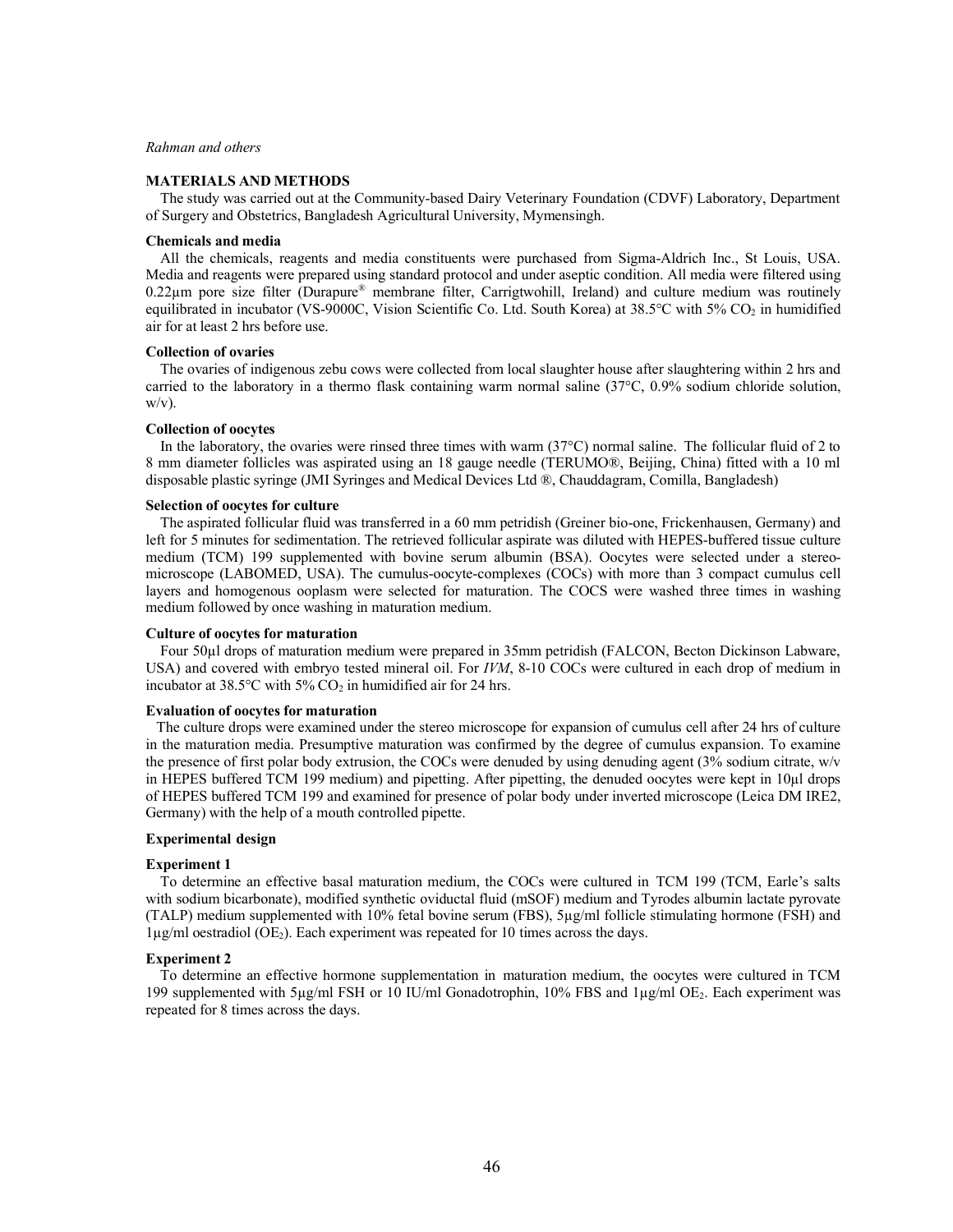*Effect of hormone and protein for in vitro maturation of oocytes of cows*

#### **Experiment 3**

To determine an effective protein supplementation in maturation medium, the COCs were cultured in TCM 199 supplemented with 10% FBS, 10% OCS (Oestrous Cow Serum) or 3% BSA (Bovine serum albumin) and 5µg/ml FSH and 1µg/ml OE<sub>2</sub>. Each experiment was repeated for 8 times across the days.

#### **Statistical analysis**

The data were recorded in Microsoft Excel spread sheet and descriptive statistics was performed. The maturation rates were expressed as mean  $\pm$  SD and Z test was done to determine the significant effect of different treatments on the maturation rate using SPSS Version 20. The difference between groups was considered significant when P-value  $was < 0.05$ .

# **RESULTS AND DISCUSSION**

The objectives of the present study were to select an effective basic medium and its effective hormone and protein supplementation for IVM of oocytes of indigenous zebu cows. A total of 2340 oocytes were collected from 585 ovaries and the mean number of oocytes collection from each ovary was 4.00. The present mean number of retrieved oocytes per ovary is higher than that of previous study (Morshed *et al.*, 2014; Singha *et al*., 2015; Choudhury *et al*., 2017) and lower than that of an earlier study (Talukder *et al.*, 2008). The reason for variations in oocyte retrieval rate among studies may be due to variation in skillness of follicle aspirators. Moreover, seasons of oocytes retrieval and cyclic status of cows may influence the oocyte retrieval rate from ovaries (Dode and Adona, 2001). Additionally, an increase in FSH level in blood may influence the number of oocytes retrieved (Fortune, 1994). Further, nutrition and temperature may influence the gonadotrophin concentrations and affect the population of follicles and number of oocytes retrieved (Zeitoun *et al.*, 1996).

In the present study, the rate of overall oocyte maturation was  $67.6\%$  (785/1161). The present maturation rate is lower than previous study reported by Singha *et al.* (2015) in indigenous zebu cows. However, contrasting to the present findings, lower maturation rate was reported by Morshed *et al.* (2014) (53.8%) and Das *et al*. (2006) (65.4%) in indigenous zebu cows. The reasons for variation in maturation rate among studies might be due to variation in basic media and percentage of serum supplementation in it used for oocyte maturation. Moreover, grades of oocytes may influence the *in vitro* maturation rates of oocytes as variation in rate of maturation *in vitro* was demonstrated between good and poor grade oocytes (Goswami 2002). However, all retrieved oocytes were cultured for maturation irrespective of grading which may contribute for obtaining lower maturation rate by Morshed *et al.*, (2014) than that of present study. In the present study, oocytes with at least 3 compact cumulus cell layers were used for maturation which might contribute to obtaining satisfactory rate of oocyte maturation *in vitro.*

# **Experiment I. Determination of an effective basic medium for oocytes maturation**

The maturation rate of oocytes in three basic media is presented in Table 1. The maturation rates of oocytes were  $74.5 \pm 4.2\%$ ,  $67.7 \pm 5.8\%$  and  $58.2 \pm 6.2$  in TCM 199, mSOF and TALP medium, respectively. The deference in maturation rate was significant between TCM and TALP media (P<0.05).

| Basic medium | Number of oocytes cultured | Number of oocytes matured | Maturation rate $(\% )$ |
|--------------|----------------------------|---------------------------|-------------------------|
| TCM          |                            | 108                       | $74.5 \pm 4.2^{\circ}$  |
| mSOF         |                            | 90                        | $67.7 \pm 5.8^{ab}$     |
| TALP         | 34                         | 78                        | $58.2 \pm 6.2^{\circ}$  |

Table1. Effects of basic maturation media on IVM rate of Zebu oocytes

Number of replicates is 10. Proportion values are mean  $\pm$  SD.

a,b The values with superscripts within same column were significantly different from each other ( $P<0.05$ ).

For maturation of oocytes *in vitro*, ingredients of a culture media play an important role. Different culture media such as TCM-199 (Kharche *et al*., 2006; Amer *et al.*, 2008), SOF (Totey *et al.*, 1992), minimum essential medium (MEM) (Ravindranatha *et al*., 2001) and Ham's F-10 (Totey *et al*, 1993; Tamilman *et al.*, 2005) have been used for IVM of mammalian oocytes elsewhere. Among them, TCM 199 is the most widely used culture medium for such purposes (Arunakumari *et al.*, 2007). The beneficial effect of TCM-199 medium on IVM of animal oocytes may be attributed due to presence of some factors in its composition such as essential amino acids and glutamine that may stimulate DNA and RNA synthesis and enhance cell division (Pawshe *et al*., 1996; Gordon, 2003). Moreover, there is a report that TCM 199 improved the rate of IVM of oocytes better than MEM in buffaloes (Roushandeh *et al.*,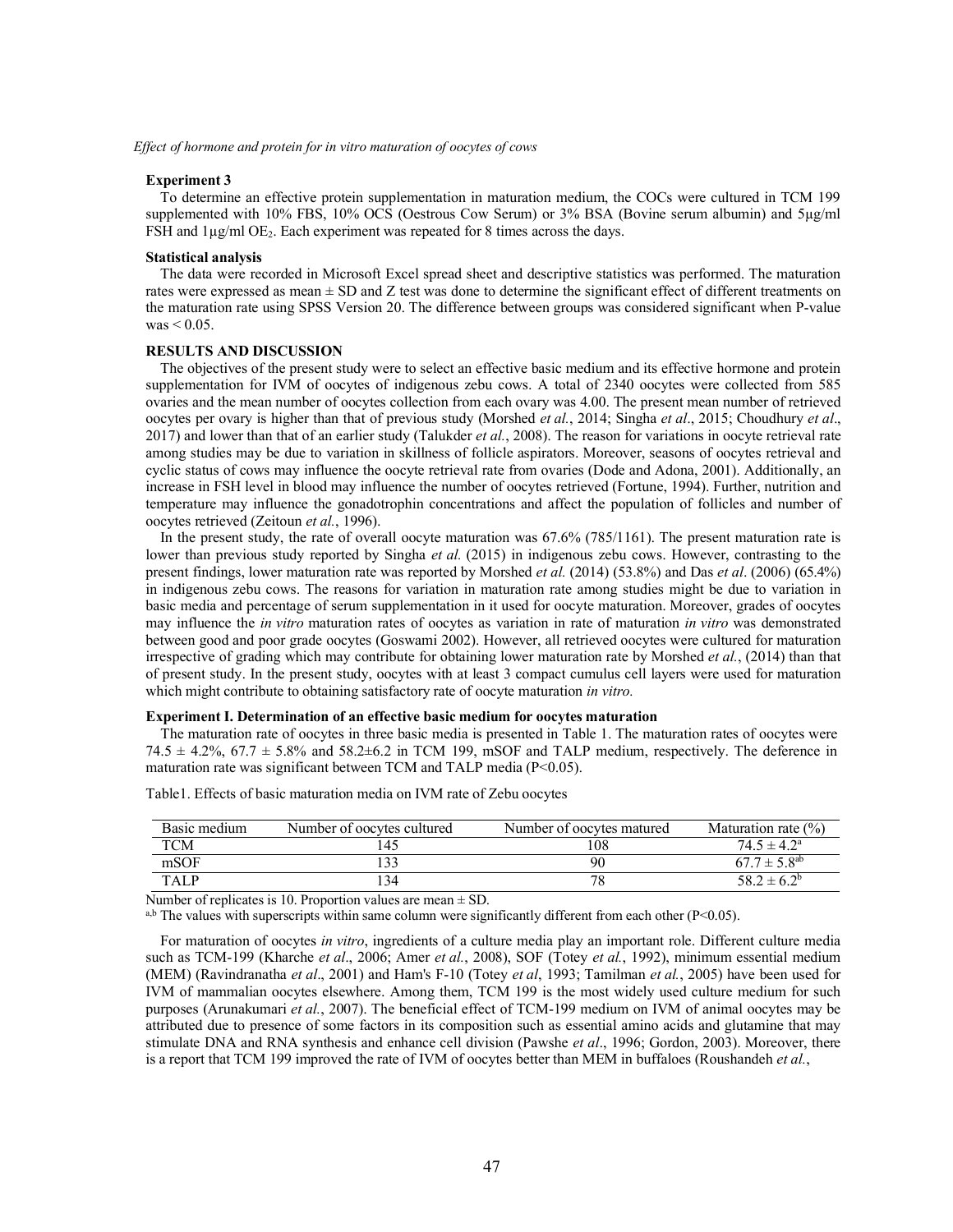#### *Rahman and others*

2006). It has been known for many years that glucose and glutamine are poor energy substrates for the cumulus cellfree rodent oocytes (Downs and Verhoeven, 2003). The lower IVM rate in MEM may be explained by the fact that it contains higher glucose and glutamine than that of TCM 199. In the present investigation, the maturation rate was significantly higher in TCM than TALP media but did not vary with SOF medium ( $P > 0.05$ ). Similar to the present study, Prasad *et al*. (2013) did not obtain any difference in IVM rates when maturation rate of buffalo oocytes were compared between TCM 199 and SOF. Contrasting to the present study, Totey *et al.* (1992) reported higher percentage of oocytes maturation in TCM than that of SOF in buffaloes. However, when compared the rate of cleavage and blastocyst formation after IVF, there were no difference in cleavage and balstocyst formation in bovine oocytes matured either in defined TCM 199 or SOF (Lonergran *et al*., 1994). The reasons for variations in IVM rate among studies may be due to variation in supplementations in basic media.

#### **Experiment 2. Determination of an effective hormone supplementation for oocytes maturation**

The maturation rate of oocytes in two hormone supplemented media is presented in Table 2. The maturation rate of oocytes was higher (73.3  $\pm$  4.0%) in FSH supplemented TCM 199 than that of gonadotrphin supplemented counterpart (60.2  $\pm$  6.6%). The difference in maturation rate was statistically significant between two hormone supplementations (P<0.05).

Gonadotrophin 161 97 60.2  $\pm 6.6^{\circ}$ 

turation rate  $(\% )$ 

| Hormone supplementation | Number of oocytes examined | Number of oocytes matured | Maturation rate        |
|-------------------------|----------------------------|---------------------------|------------------------|
|                         |                            |                           | $73.3 \pm 4.0^{\circ}$ |

Table 2. Effect of hormone supplementation on IVM rate of Zebu oocytes

Number of replicates is 8. Proportion values are mean  $\pm$  SD.

 $a$ ,b The values with superscripts within same column were significantly different from each other (P<0.05).

In IVM, gonadotropins are the main stimulator of the oocyte development and FSH being deemed vital for the oocytes becomes qualified to be *in vitro* fertilized (Lu *et al.*, 2014; Khan *et al*., 2015). In the present study, the maturation rate of oocytes was significantly (P<0.05) higher in FSH supplemented TCM 199 than that of gonadotrphin supplemented counterpart. Contrasting to the present study, although IVM rate was not compared, the embryo development rate after IVF did not vary between bovine oocytes cultured either in FSH or gonadotrophin supplemented medium (Groza *et al.*, 2008). Moreover, the IVM rate did not vary in buffalo oocytes matured in either FSH or PMSG supplemented medium (Hegab *et al*., 2009). Further, no difference in IVM rate of bovine oocytes was observed when compared between FSH and LH supplementation (Younis *et al*., 1989). Supplementation of reproductive hormones in maturation media is essential because it improves IVM rate of mammalian oocytes. Addition of FSH (Chauhan *et al.*, 1998), PMSG (Roy *et al.*, 1968), LH and oestradiol (Nandi *et al.*, 2002) to maturation media has been made to improve the developmental competence of *in vitro* matured oocytes. In many mammalian species, gonadotrophin has been found to stimulate cumulus cells to synthesize molecules able to drive germinal vesicle breakdown (GVBD) as meiosis activating sterols (Tsafriri *et al.*, 2005). Oestradiol has been found to improve the completion of maturational changes and also to support the synthesis of presumed male pronuclear growth factor (Fukui and Ono, 1989). Moreover, FSH is essential for cumulus cell expansion and maturation of oocytes *in vitro* as it enhanced the expansion of cumulus cells in buffaloes (Alok *et al.*, 2010). Nevertheless, in addition to either FSH or gonadotrophin, oestradiol was always supplemented in maturation medium in the present study.

#### **Experiment 3. Determination of an effective protein supplementation for oocytes maturation**

The maturation rate of oocytes in three protein supplemented media is presented in Table 3. The maturation rates of oocytes were 73.0  $\pm$  5.9%, 71.1 $\pm$  2.8 and 62.5  $\pm$  9.4 in medium supplemented with FBS, OCS and BSA, respectively. However, the maturation rate did not vary among three protein supplementations ( $P > 0.05$ ).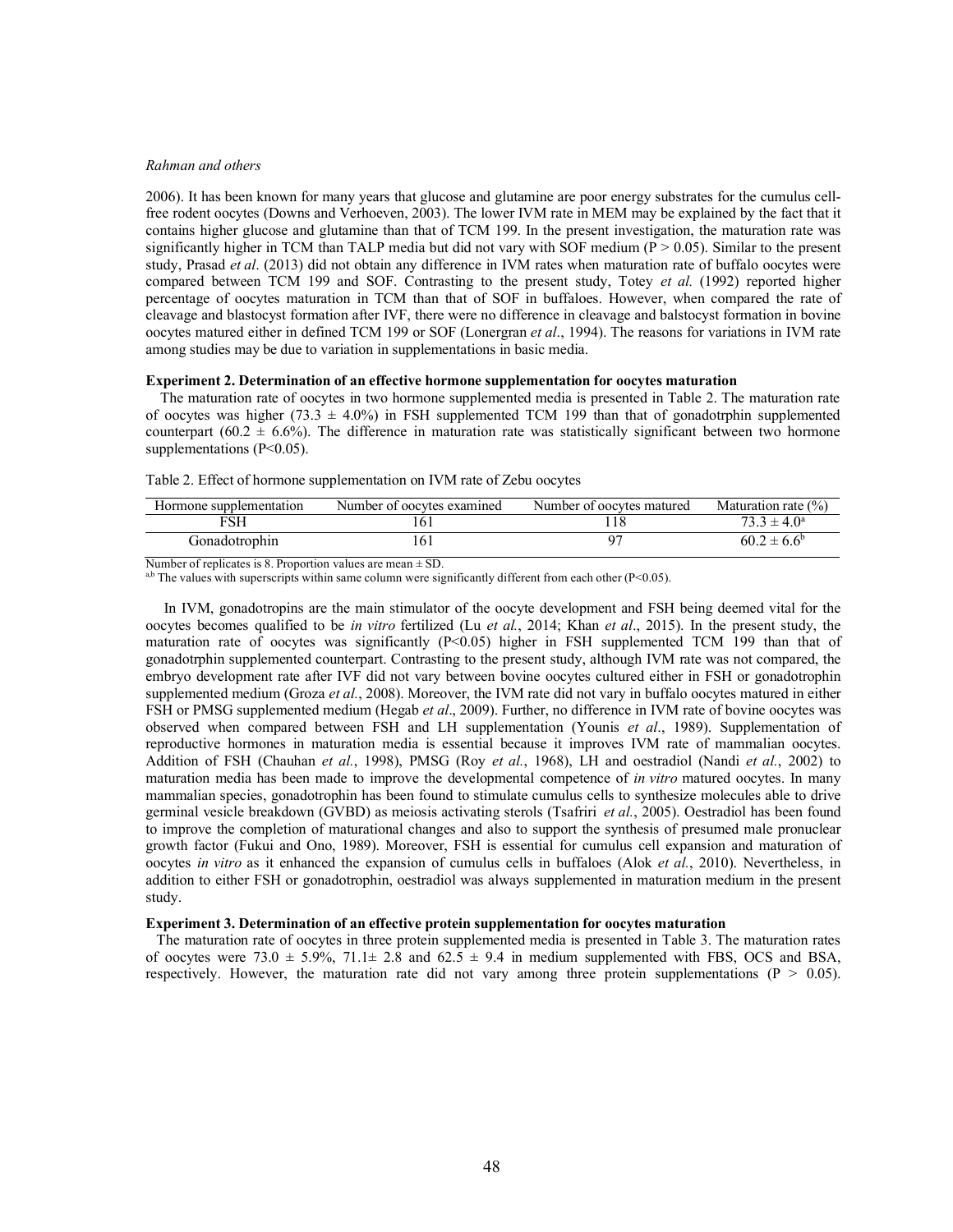*Effect of hormone and protein for in vitro maturation of oocytes of cows*

| Protein supplementation | Number of oocytes examined | Number of oocytes<br>matured | Maturation rate $(\% )$ |
|-------------------------|----------------------------|------------------------------|-------------------------|
| FBS                     |                            | 103                          | $73.0 \pm 5.9$          |
| ЭCS                     | 42                         | 101                          | $71.1 \pm 2.8$          |
| <b>BSA</b>              | 44                         | 90                           | $62.5 \pm 9.4$          |

Table 3. Effect of protein supplementation on IVM rate of Zebu oocytes

Number of replicates is 8. Proportion values are mean  $\pm$  SD.

The maturation rate was not significantly different from each other ( $P > 0.05$ ).

There are several known functions of protein in culture medium. Serum may provide energy substrates, amino acids, growth factors and vitamins to the culture medium. The positive effect of serum on maturation rate of oocytes may be due to presence of growth factors that is manifested by improved embryo development following IVF (Eppig *et al.*, 1992). Moreover, it is important to include serum in the IVM medium to prevent hardening of zona pellucida which could adversely affect fertilization (Downs *et al.*, 1986). Albumin chelates heavy metals and provides some p<sup>H</sup> buffering, which can also be achieved by inclusion of amino acids in culture medium (Mehta and Kiessling, 1990). The surfactant property of albumin prevents adhesion of cells to glass and plastic surface (Pinyopummintr and Bavister, 1991) and also can act as a scavenger of reactive oxygen species (Natsuyama *et al*., 1993). Protein supplements during IVM medium can have profound effects both on the rate of development and on the overall efficiency of development shown by the morula and blastocyst yields. (Atef ali and Marc- Andre Sirard, 2002). Additionally, there is a report that fetuin, a major glycoprotein constituent of fetal calf serum, can prevent hardening of zona pellucida during IVM (Schroeder *et al.*, 1990). Kan and Yamane (1983) reported another beneficial action of serum due to its antioxidant properties as evidenced by reducing superoxide formation. In addition, serum added to the maturation medium provides a source of albumin that balances the osmolarity (Thompson, 2000).

In the present study, the maturation rate of oocytes did not vary in OCS supplemented TCM 199 than that of FBS or BSA supplemented counterpart (P>0.05). Contrasting to the present finding, Lu and Gordon (1987) reported that OCS had a significant and marked effect on oocytes maturation compared to FBS supplementation. Further, similar result to earlier report has been demonstrated elsewhere (Schellander *et al*., 1990). There are different sources for supplemented sera such as FBS (Kobayeshi *et al*., 1994; Nandi, 1998; Mahmoud and Nawito, 2005; Das *et al*., 2006; Talukder *et al*., 2008), OCS (Schellander *et al.*, 1990; Singha et al., 2015), steer serum (Roy *et al.*, 1968; Nandi *et al.*, 2001) and superovulated cow serum (Boediono *et al.*, 1994). Although, there are reports to use different sera sources for supplementation in maturation medium, comparison was made within FBS, OCS and BSA only in the present study. Because, FBS, OCS and BSA are the most widely used protein supplementation for maturation culture of bovine oocytes in the world.

In conclusions, selection of a suitable oocytes culture medium is crucial for optimal results in bovine IVM/IVF. For IVM, both TCM and mSOF may be used as a basic medium supplemented with FBS, OCS or BSA as protein source and FSH may be used as a hormone supplement in basic medium for optimum IVM rate of indigenous Zebu cow's oocytes in Bangladesh.

# **ACKNOWLEDGEMENTS**

The research work has been supported by the research project entitled "Optimization of *in vitro* maturation and fertilization of oocytes in the bovine in Bangladesh", Funded by Ministry of Education, People's Republic of Bangladesh.

#### **REFERENCES**

- 1. Ahmed ZU and Islam TS (1987). Cattle breeding program through Artificial Insemination in Bangladesh. *A* report from Central Cattle Breeding Station, Savar, Dhaka. Department of Livestock Services, Bangladesh.
- 2. Ali A and Sirard MA. (2002) Effect of the absence or presence of various protein supplements on further development of Bovine oocytes during *in vitro* maturation. *Biology of Reproductin* 66: 901–905.
- 3. Alok P, Gupta SC and Neelam G (2010). Effect of FSH and LH hormones on oocyte maturation of buffalo and gene expression analysis of their receptors and Cx43 in maturing oocytes. *Zygote* 18: 231-234.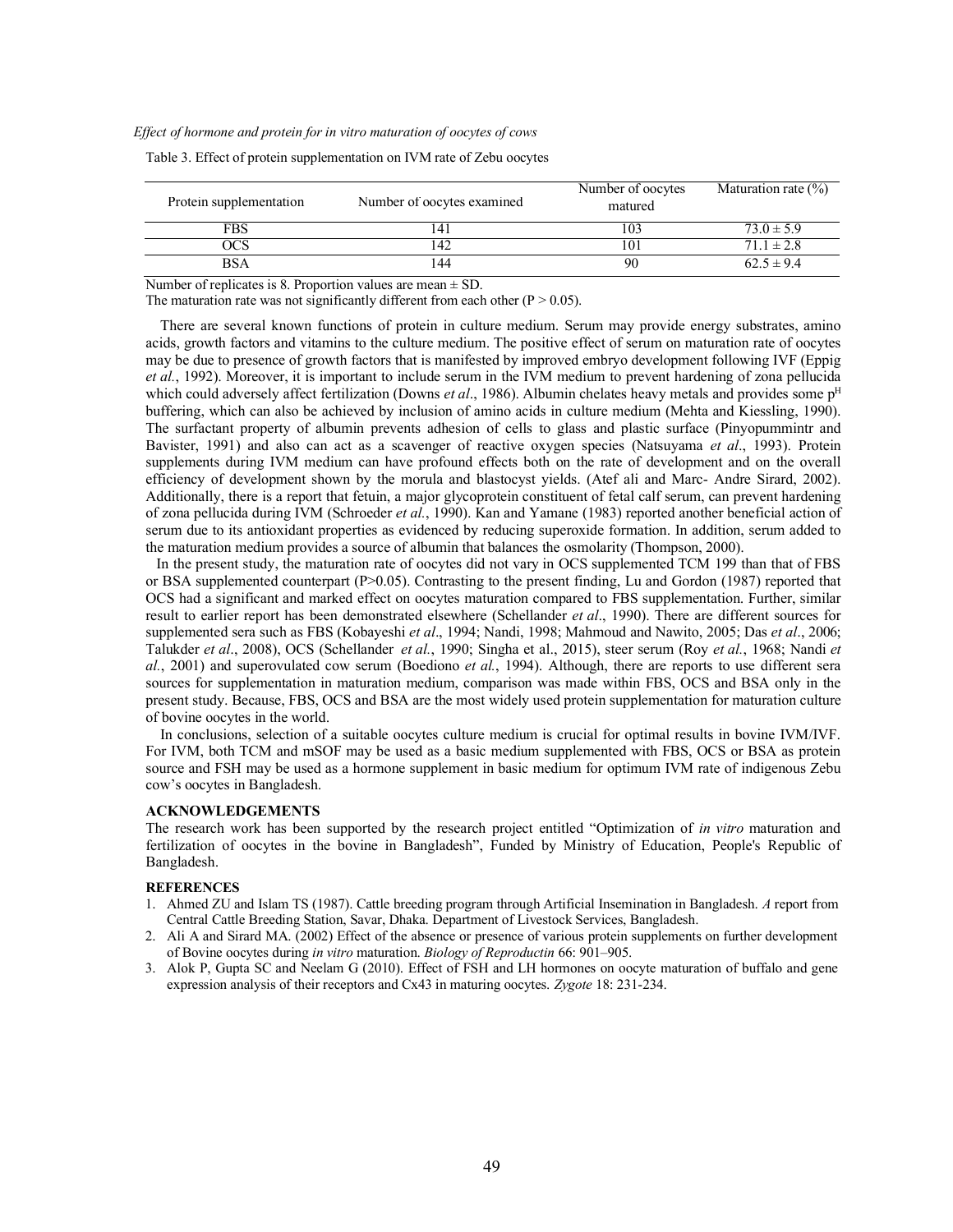#### *Rahman and others*

- 4. Amer HA, Hegab AO and Zaabal SM (2008). Effects of ovarian morphology on oocyte quantity and quality, granulose cells, *in vitro* maturation and steroid hormone production in buffaloes. *Animal Reproduction* 5: 55-62.
- 5. Arunakumari G, Vagdevi R, Rao BS, Naik BR, Naidu KS, Suresh Kumar RV and Rao VH (2007). Effect of hormones and growth factors on *in vitro* development of sheep preantral follicles. *Small Ruminant Research* 70: 93-100.
- 6. Bavister BD, Rose-Hellekant TA and Pinyopummintr T (1992). Development of *in vitro* matured/in *vitro* fertilized bovine embryos into morulae and blastocysts in defined culture media. *Theriogenology* 37: 127-146.
- 7. Boediono A, Takaji M, Saha S and Suzuki T (1994). Influence of day-0 and day-7 super ovulated cow serum during development of bovine oocytes in vitro. *Reproduction Fertility and Development* 6: 261-284.
- 8. Chauhan MS, Singla SK, Palta P, Manik RS and Madan ML (1998). *In vitro* maturation and fertilization and subsequent development of buffalo *(Bubalus bubalis)* embryos: Effects of oocyte quality and type of serum. *Reproduction Fertility and Development* 10: 173 - 177.
- 9. Choudhury SM, Bhuiyan MMU †, Rahman MM, Rahman MM, Sharif MN, Bhattacharjee J, Bari FY and Juyena NS (2017). Comparison between Two Cryo-devices for Vitrification of Immature Oocytes of Indigenous Zebu Cows in Bangladesh. *Journal of Embryo Transfer* 32:311-317.
- 10. Das ZC, Siddiqui MAR, Bhattacharjee, Bhuiyan MMU and Shamsuddin M (2006). In vitro fertilization using zebu and crossbred bull semen. Bangladesh Society for Veterinary Education and Research (BSVER) Publication 31: 31.
- 11. Dode MAN and Adona PR (2001). Developmental capacity of *Bos Indicus* oocytes after inhivition of meiotic resumption by 6–dipethylaminopurine. *Animal Reproduction Science* 65: 171-180.
- 12. Downs SM and Verhoeven A (2003). Glutamine and the maintenance of meiotic arrest in mouse oocytes: Influence of culture medium, glucose and cumulus cells. *Molecular Reproduction and Development* 66: 90-97.
- 13. Downs SM, Schroeder AC and Epping JJ (1986). Serum maintains the fertilizability of mouse oocyte *in vitro* by preventing hardening of zona. *Gamete Research* 15: 115-122.
- 14. Eppig J, Wigglesowrth JK and Brien MJO (1992). Comparison of embryonic development competence of mouse oocytes grown with and without serum. *Molecular Reproduction and Development* 32: 33-40.
- 15. Fortune JE (1994). Ovarian follicular growth and development in mammals. *Biology of Reproduction* 50: 225-232.
- 16. Fukui Y and Ono H (1989). Effects of sera, hormones and granulosa cells added to culture medium for *in vitro* maturation, fertilization, cleavage and development of bovine oocytes. *Journal of Reproduction and Fertility* 86: 501- 506.
- 17. Gordon I (2003). Laboratory production of cattle embryos: Maturing the oocyte, 2th edition, Cambridge, MA 02138, CABI publishing.
- 18. Goswami PC (2002). Collection and grading of bovine cumulus oocyte-complexes (COCs) from slaughterhouse ovaries inview of *in vitro* maturation, fertilization and culture. *MS Thesis*, Department of Animal Breeding and Genetics, Bangladesh Agricultural University, Mymensingh.
- 19. Groza i, Ciupe S, Stegeran B, Cenariu M, Petrean A and Ercean E (2008) Researches regarding the optimization of the in vitro maturation protocol of bovine oocytes used for in vitro fertilization, Bulletin of the University of Agricultural Sciences and Veterinary Medicine Cluj-Napoca, *Veterinary Medicine* 65:119-123.
- 20. Hegab AO, Montasser AE, Hammam AM, Abu EI-Naga EMA and Zaabel SM (2009). Improving *in vitro* maturation and cleavage rates of buffalo oocytes. *Animal Reproduction* 6: 416-421.
- 21. Islam MF, Bhuiyan MMU, Banu TA, Bhattacharjee J and Shamsuddin M (2007). *In vitro* maturation and fertilization of oocytes in zebu cattle. *Bangladesh Veterinary Journal* 41: 58-76.
- 22. Kan M and Yamane I (1983). Oxygen-dependent growth declining and effect of vitamin E for human diploid fibroblasts in serum-free, BSA containing culture. *The Tohoku Journal of Experimental Medicine* 139: 389-398.
- 23. Khan DR, Guillemette C, Sirard MA and Richar FJ (2015) Characterization of FSH signaling networks in bovine cumulus cells: a perspective on oocyte competence acquisition. *Molecular Human Reproduction* 21:688-701.
- 24. Kharche SD, Goel AK, Jindal SK and Sinha NK (2006). Technical note: *in vitro* maturation of caprine oocytes in different concentration of estrous goat serum. *Small Ruminant Research* 64: 186-189.
- 25. Kobayeshi K, Yamashita S and Hoshi H (1994). Influence epidermal growth factor and transforming growth factor- α on in vitro maturation of cumulus cell-enclosed bovine oocytes in a defined medium. *Journal of Reproduction Fertility* 100: 439-446.
- 26. Lonergan P, Carolan C and Mermillod P (1994). Development of bovine embryos *in vitro* following oocyte maturation under defined conditions. *Reproduction Nutrition Development* 34: 329-339.
- 27. Lu CL, Wang TR, Yan LY, Xia X, Zhu Xu, Li R, Zhao HC, Yan J, Yin TL Jin HY, Zhang Y, Yhang, WX, Feng HL and Qiao J (2014).Gonadotropin-mediated dynamic alterations during bovine oocyte maturation in vitro. *Biology of Reproduction* 91:1-9.